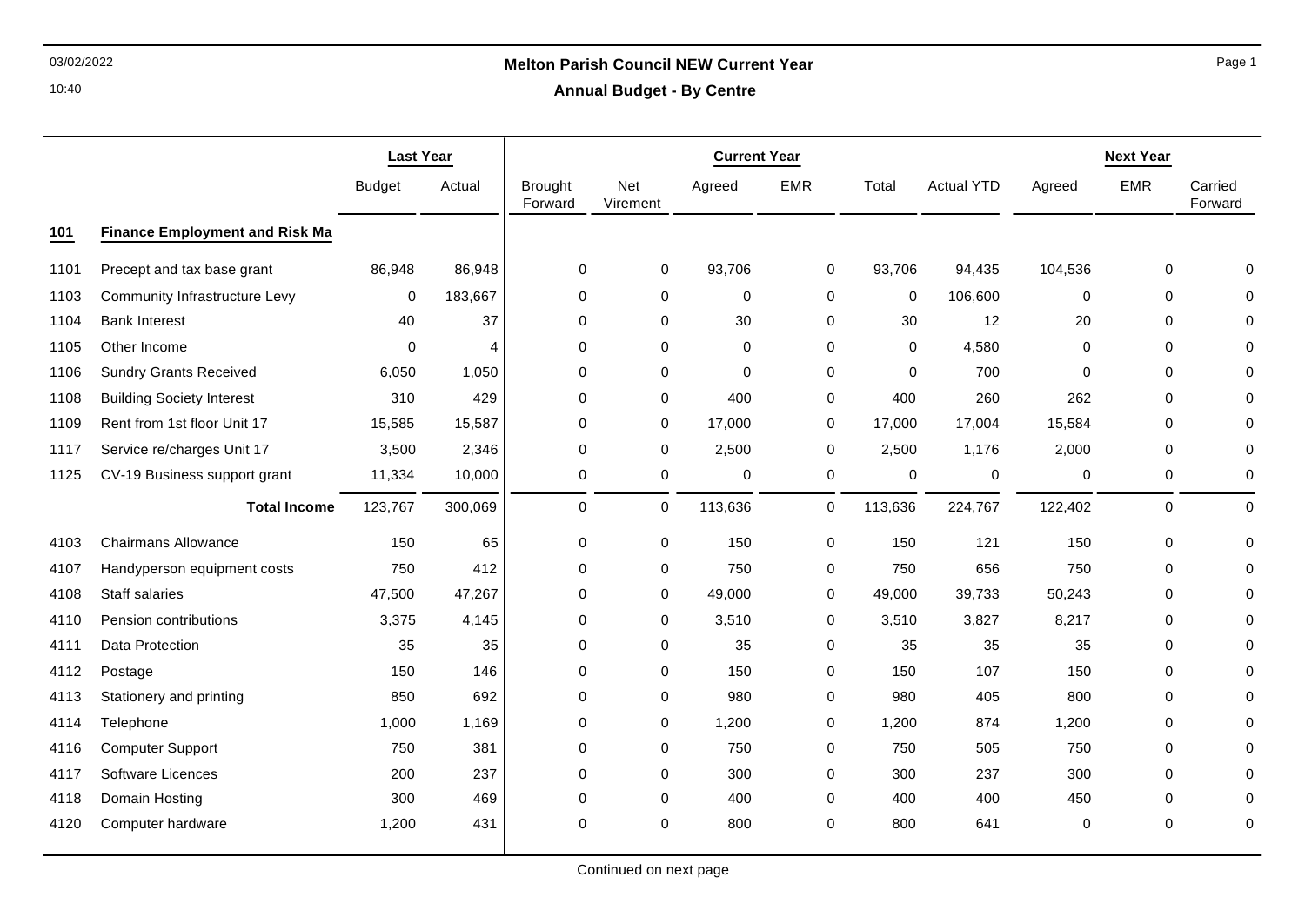### 10:40

# 03/02/2022 **Melton Parish Council NEW Current Year**

**Annual Budget - By Centre**

|      |                                     | <b>Last Year</b> |             | <b>Current Year</b>       |                 |         |             |             |                   | <b>Next Year</b> |             |                    |  |
|------|-------------------------------------|------------------|-------------|---------------------------|-----------------|---------|-------------|-------------|-------------------|------------------|-------------|--------------------|--|
|      |                                     | <b>Budget</b>    | Actual      | <b>Brought</b><br>Forward | Net<br>Virement | Agreed  | EMR         | Total       | <b>Actual YTD</b> | Agreed           | <b>EMR</b>  | Carried<br>Forward |  |
| 4123 | Office cleaning and sundries        | 2,000            | 1,575       | $\Omega$                  | $\mathbf 0$     | 2,000   | $\mathbf 0$ | 2,000       | 1,219             | 1,800            | $\Omega$    | $\Omega$           |  |
| 4124 | Office service / maintenance c      | 3,500            | 2,705       | $\mathbf 0$               | 0               | 3,750   | 0           | 3,750       | 2,750             | 4,000            | 0           | $\Omega$           |  |
| 4125 | <b>Business rates</b>               | 13,058           | 13,057      | $\mathbf 0$               | $\mathbf 0$     | 6,612   | $\mathbf 0$ | 6,612       | 5,510             | 6,817            | $\Omega$    |                    |  |
| 4126 | Office utility costs                | 2,000            | 1,315       | $\Omega$                  | $\mathbf 0$     | 2,000   | 0           | 2,000       | 843               | 2,000            | $\Omega$    |                    |  |
| 4127 | Bank charges                        | 70               | 84          | $\mathbf 0$               | 0               | 100     | 0           | 100         | 73                | 100              | 0           |                    |  |
| 4130 | Payroll                             | 200              | 186         | $\mathbf 0$               | 0               | 210     | 0           | 210         | 93                | 210              | 0           |                    |  |
| 4131 | Audit                               | 1,300            | 1,100       | $\mathbf 0$               | 0               | 1,300   | 0           | 1,300       | $\mathbf 0$       | 1,300            | 0           | $\Omega$           |  |
| 4132 | Subscriptions                       | 1,100            | 1,083       | $\mathbf 0$               | 0               | 1,080   | 0           | 1,080       | 1,121             | 1,110            | 0           |                    |  |
| 4133 | <b>Recruitment costs</b>            | $\mathbf 0$      | $\mathbf 0$ | $\mathbf 0$               | 0               | 0       | 0           | 0           | 399               | $\mathbf 0$      | 0           |                    |  |
| 4135 | Member expenses                     | 150              | $\Omega$    | $\mathbf 0$               | 0               | 150     | 0           | 150         | 0                 | 150              | $\mathbf 0$ | $\Omega$           |  |
| 4136 | Staff expenses                      | 500              | 275         | $\mathbf 0$               | 0               | 500     | 0           | 500         | 354               | 500              | $\mathbf 0$ | $\Omega$           |  |
| 4137 | Member training                     | 500              | $\Omega$    | $\mathbf 0$               | 0               | 500     | 0           | 500         | 25                | 500              | 0           |                    |  |
| 4138 | Staff training                      | 750              | 625         | $\mathbf 0$               | $\mathbf 0$     | 750     | $\mathbf 0$ | 750         | 160               | 750              | $\mathbf 0$ | $\Omega$           |  |
| 4141 | Hire meeting space                  | 50               | $\Omega$    | $\mathbf 0$               | 0               | 100     | 0           | 100         | $\Omega$          | 100              | $\mathbf 0$ | $\Omega$           |  |
| 4161 | Insurance                           | 3,500            | 3,215       | $\mathbf 0$               | 0               | 4,000   | 0           | 4,000       | 3,838             | 4,000            | $\mathbf 0$ |                    |  |
| 4164 | s137 grant giving                   | $\mathbf 0$      | 659         | $\mathbf 0$               | 0               | 350     | 0           | 350         | 249               | 1,000            | 0           |                    |  |
| 4166 | PWLB loans                          | 19,640           | 19,639      | $\mathbf 0$               | 0               | 19,640  | 0           | 19,640      | 19,639            | 19,640           | 0           | U                  |  |
| 4169 | <b>Grant to Melton Messenger</b>    | 1,150            | 400         | $\mathbf 0$               | 0               | 1,200   | 0           | 1,200       | 700               | 1,200            | 0           | U                  |  |
| 4170 | <b>Legal and Professional Costs</b> | 7,500            | 770         | $\mathbf 0$               | 0               | 0       | 0           | 0           | 0                 | $\mathbf 0$      | 0           | 0                  |  |
| 4171 | General maintenance budget          | 1,000            | 486         | $\mathbf 0$               | 0               | 1,000   | 0           | 1,000       | 718               | 1,200            | 0           | 0                  |  |
|      | <b>Overhead Expenditure</b>         | 114,228          | 102,624     | $\mathbf 0$               | $\mathbf 0$     | 103,267 | 0           | 103,267     | 85,233            | 109,422          | 0           | $\Omega$           |  |
|      | 101 Net Income over Expenditure     | 9,539            | 197,445     | 0                         | 0               | 10,369  | 0           | 10,369      | 139,534           | 12,980           | 0           | $\Omega$           |  |
| 6001 | less Transfer to EMR                | $\mathbf 0$      | 184,217     | $\mathbf 0$               | $\pmb{0}$       | 0       | $\mathbf 0$ | $\mathbf 0$ | 106,600           | 0                | 0           | 0                  |  |
|      |                                     |                  |             |                           |                 |         |             |             |                   |                  |             |                    |  |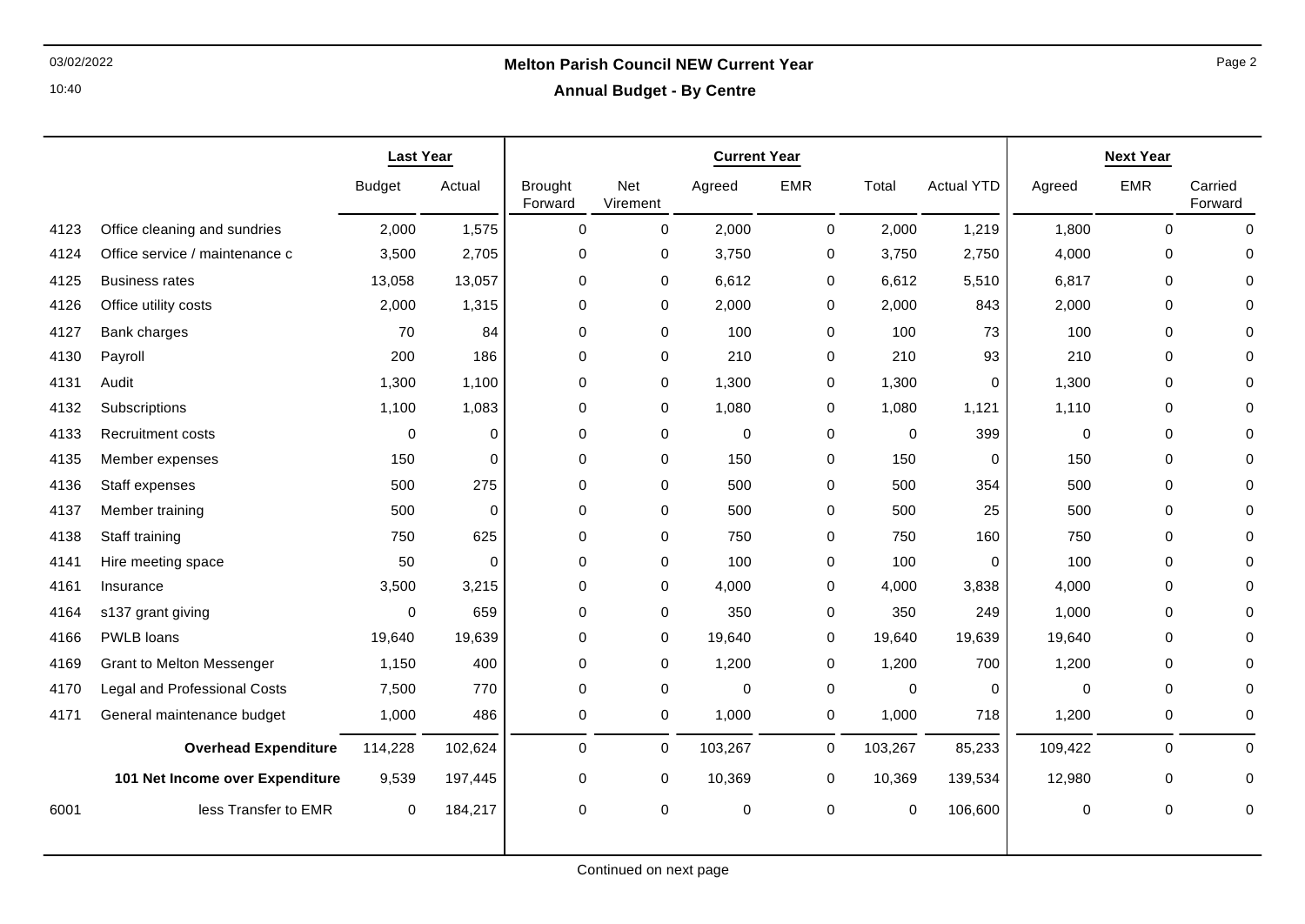## 03/02/2022 **Melton Parish Council NEW Current Year**

10:40

|  |  | <b>Annual Budget - By Centre</b> |
|--|--|----------------------------------|
|--|--|----------------------------------|

|      |                                       | <b>Last Year</b> |             | <b>Current Year</b>       |                 |              |            |             |                   | <b>Next Year</b> |             |                    |  |
|------|---------------------------------------|------------------|-------------|---------------------------|-----------------|--------------|------------|-------------|-------------------|------------------|-------------|--------------------|--|
|      |                                       | <b>Budget</b>    | Actual      | <b>Brought</b><br>Forward | Net<br>Virement | Agreed       | <b>EMR</b> | Total       | <b>Actual YTD</b> | Agreed           | <b>EMR</b>  | Carried<br>Forward |  |
|      | <b>Movement to/(from) Gen Reserve</b> | 9,539            | 13,228      |                           |                 | 10,369       |            | 10,369      | 32,934            | 12,980           |             |                    |  |
| 201  | <b>Planning &amp; Transport</b>       |                  |             |                           |                 |              |            |             |                   |                  |             |                    |  |
| 4205 | Neighbourhood Plan                    | 2,000            | 437         | 0                         | 0               | 2,000        | 0          | 2,000       | 62                | 2,000            | 0           | $\mathbf 0$        |  |
| 4208 | Sizewell C                            | 0                | $\mathbf 0$ | 0                         | $\mathbf 0$     | 122          | 0          | 122         | $\mathbf 0$       | $\Omega$         | $\mathbf 0$ | 0                  |  |
| 4210 | Road safety improvements              | 0                | 42          | $\Omega$                  | 0               | $\mathbf 0$  | 0          | $\mathbf 0$ | 4,245             | 0                | 0           | 0                  |  |
| 4212 | Signage                               | 2,150            | 2,135       | $\Omega$                  | $\mathbf 0$     | 4,000        | 0          | 4,000       | 3,205             | $\Omega$         | $\Omega$    | $\mathbf 0$        |  |
| 4214 | <b>Circular Walks Leaflet</b>         | $\pmb{0}$        | $\mathbf 0$ | 0                         | 0               | $\mathbf 0$  | $\pmb{0}$  | $\pmb{0}$   | 248               | 0                | 0           | $\mathbf 0$        |  |
|      | <b>Overhead Expenditure</b>           | 4,150            | 2,614       | $\mathbf 0$               | $\mathbf 0$     | 6,122        | 0          | 6,122       | 7,759             | 2,000            | $\mathbf 0$ | $\mathbf 0$        |  |
| 6000 | plus Transfer from EMR                | $\mathbf 0$      | 1,135       | $\mathbf 0$               | $\mathbf 0$     | $\mathbf 0$  | 0          | $\mathbf 0$ | 7,450             | 0                | $\Omega$    | $\mathbf 0$        |  |
|      | Movement to/(from) Gen Reserve        | (4, 150)         | (1, 479)    |                           |                 | (6, 122)     |            | (6, 122)    | (309)             | (2,000)          |             |                    |  |
| 301  | <b>Recreation</b>                     |                  |             |                           |                 |              |            |             |                   |                  |             |                    |  |
| 1301 | Sundry Income                         | $\mathbf 0$      | 30          | $\mathbf 0$               | 0               | $\mathbf{0}$ | 0          | $\mathbf 0$ | $\overline{4}$    | $\mathbf{0}$     | $\mathbf 0$ | $\mathbf{0}$       |  |
| 1304 | <b>Hire of Football Pitches</b>       | 1,440            | 1,440       | $\Omega$                  | $\mathbf 0$     | 1,440        | 0          | 1,440       | 1,275             | 1,440            | $\Omega$    | 0                  |  |
| 1305 | <b>Hire of Tennis Courts</b>          | 3,500            | 2,775       | 0                         | 0               | 2,500        | $\pmb{0}$  | 2,500       | 2,175             | 2,500            | 0           | $\mathbf 0$        |  |
| 1306 | Wayleave                              | $\mathbf 5$      | 5           | $\mathbf 0$               | 0               | 5            | $\pmb{0}$  | 5           | 5                 | 5                | $\mathbf 0$ | $\mathbf 0$        |  |
| 1308 | <b>Sundry Grants Received</b>         | 180              | 20,028      | 0                         | 0               | 0            | $\pmb{0}$  | 0           | 0                 | 0                | 0           | 0                  |  |
|      | <b>Total Income</b>                   | 5,125            | 24,278      | 0                         | 0               | 3,945        | 0          | 3,945       | 3,459             | 3,945            | $\mathbf 0$ | $\mathbf 0$        |  |
| 4309 | Greenspace mgmt contract              | 4,000            | 2,733       | 0                         | 0               | 4,500        | 0          | 4,500       | 2,307             | 4,500            | $\mathbf 0$ | 0                  |  |
| 4310 | Greenspace additional works           | 3,000            | 2,066       | 0                         | 0               | 4,000        | 0          | 4,000       | 1,656             | 4,000            | $\mathbf 0$ | 0                  |  |
| 4315 | Pavilion - Electricity                | 200              | 133         | 0                         | 0               | 250          | $\pmb{0}$  | 250         | 76                | 200              | $\Omega$    | 0                  |  |
| 4316 | Pavilion - Water                      | 150              | 171         | $\mathbf 0$               | 0               | 200          | 0          | 200         | 125               | 500              | $\mathbf 0$ | $\mathbf 0$        |  |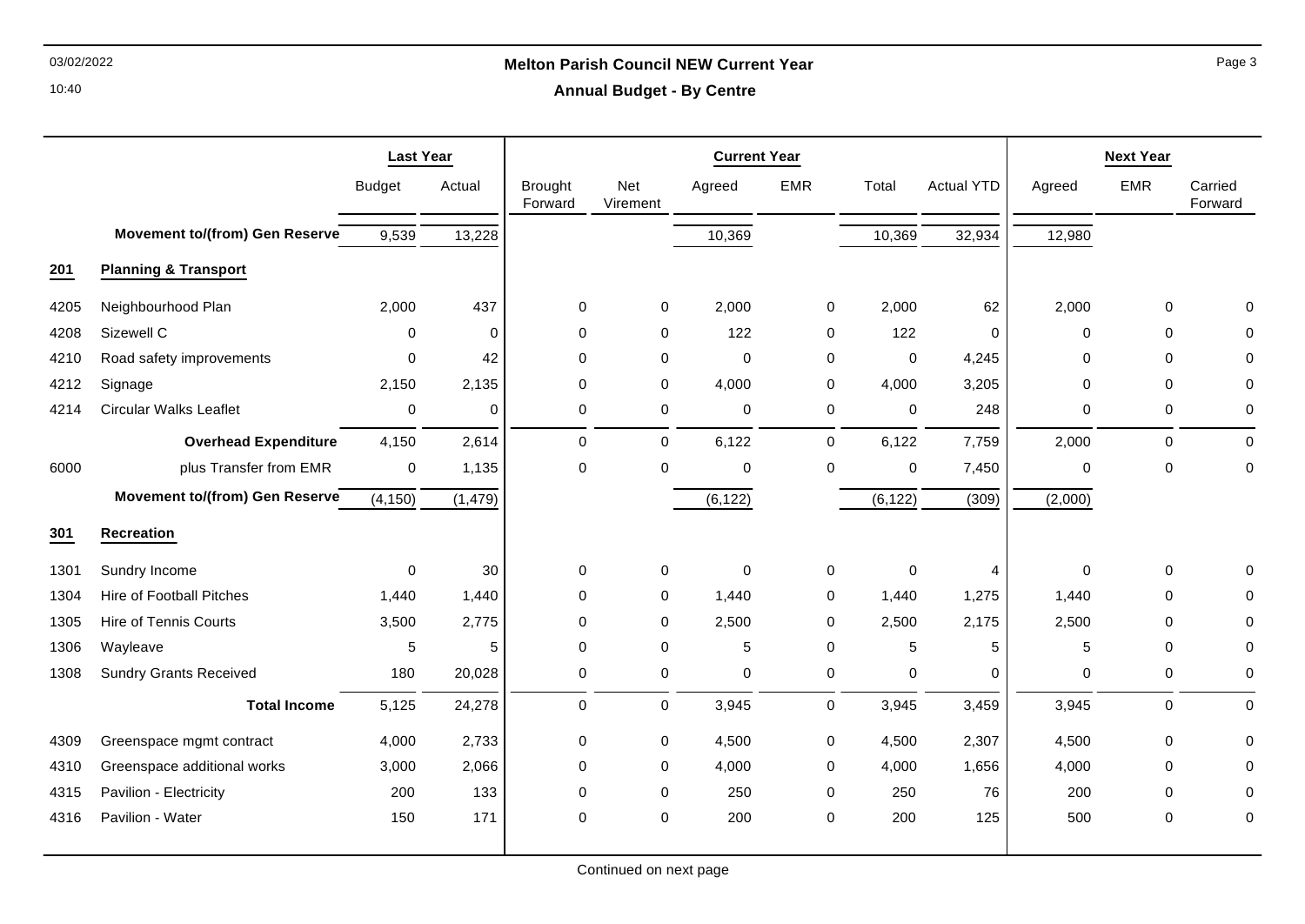### 10:40

## 03/02/2022 **Melton Parish Council NEW Current Year**

**Annual Budget - By Centre**

|      |                                 | <b>Last Year</b> |           | <b>Current Year</b>       |                        |             |             |                  | <b>Next Year</b>  |             |            |                    |
|------|---------------------------------|------------------|-----------|---------------------------|------------------------|-------------|-------------|------------------|-------------------|-------------|------------|--------------------|
|      |                                 | <b>Budget</b>    | Actual    | <b>Brought</b><br>Forward | <b>Net</b><br>Virement | Agreed      | <b>EMR</b>  | Total            | <b>Actual YTD</b> | Agreed      | <b>EMR</b> | Carried<br>Forward |
| 4317 | Pavilion project                | $\mathbf 0$      | 1,883     | $\mathbf 0$               | 0                      | 0           | $\mathbf 0$ | $\mathbf 0$      | 18,671            | $\mathbf 0$ | $\Omega$   | $\mathbf 0$        |
| 4318 | Pavilion - running costs        | $\Omega$         | 0         | 0                         | 0                      | 0           | $\mathbf 0$ | $\mathbf 0$      | 0                 | 7,250       | 0          | $\mathbf 0$        |
| 4326 | Play Area                       | 50               | 50        | 0                         | 0                      | 0           | 0           | $\mathbf 0$      | 0                 | $\mathbf 0$ | $\Omega$   | 0                  |
| 4327 | Play area checks                | 130              | 130       | 0                         | 0                      | 150         | 0           | 150              | 170               | 500         | $\Omega$   | 0                  |
| 4328 | Play equipment purchase         | 85               | 85        | 0                         | 0                      | 0           | 0           | 0                | 0                 | $\Omega$    | $\Omega$   | 0                  |
| 4329 | Security infrastructure         | 3,890            | 3,890     | 0                         | 0                      | 0           | $\mathbf 0$ | 0                | 935               | $\Omega$    | 0          | 0                  |
| 4330 | Car Park Improvements           | 0                | $\Omega$  | 0                         | 0                      | 0           | $\Omega$    | $\mathbf 0$      | 46,424            | $\Omega$    | $\Omega$   | $\Omega$           |
| 4338 | Hall Farm Road SG               | $\Omega$         | $\Omega$  | 0                         | 0                      | $\mathbf 0$ | 0           | $\mathbf 0$      | 306               | $\Omega$    | $\Omega$   | $\Omega$           |
| 4340 | Ad hoc provision / events       | 0                | $\Omega$  | 0                         | 0                      | 300         | $\mathbf 0$ | 300              | 194               | 300         | $\Omega$   | $\Omega$           |
| 4343 | <b>Tennis Courts</b>            | $\Omega$         | 19,640    | 0                         | 0                      | 0           | 0           | 0                | 0                 | $\Omega$    | $\Omega$   | 0                  |
| 4346 | <b>Risk Assessment - Trees</b>  | 2,000            | 4,869     | 0                         | 0                      | 0           | 0           | $\mathbf 0$      | 0                 | 4,000       | 0          | 0                  |
| 4355 | Woodland                        | 0                | $\Omega$  | 0                         | 0                      | 5,000       | 0           | 5,000            | 5,900             | 5,000       | $\Omega$   | 0                  |
| 4361 | Signage / Notice Boards         | 0                | $\Omega$  | 0                         | 0                      | 2,000       | $\mathbf 0$ | 2,000            | 2,543             | $\Omega$    | $\Omega$   | $\mathbf 0$        |
| 4362 | Outdoor furniture               | $\Omega$         | 405       | 0                         | 0                      | 0           | 0           | 0                | 436               | $\Omega$    | 0          | 0                  |
| 4363 | Memorials restoration           | 417              | 417       | 0                         | 0                      | 0           | 0           | 0                | 500               | $\Omega$    | $\Omega$   | 0                  |
| 4364 | Dog bins/grit/salt              | 0                | $\Omega$  | 0                         | 0                      | 0           | $\mathbf 0$ | $\mathbf 0$      | 942               | 2,000       | 2,000      | $\Omega$           |
| 4372 | <b>WWI Behind the Names</b>     | 0                | $\Omega$  | 0                         | 0                      | $\mathbf 0$ | $\mathbf 0$ | $\mathbf 0$      | 0                 | 0           | $\Omega$   | 0                  |
| 4373 | WWI Beacon expenditure          | $\mathbf 0$      | 880       | 0                         | 0                      | $\mathbf 0$ | 0           | $\mathbf 0$      | 0                 | 0           | 0          | $\mathbf 0$        |
|      | <b>Overhead Expenditure</b>     | 13,922           | 37,352    | 0                         | 0                      | 16,400      | $\mathbf 0$ | 16,400           | 81,186            | 28,250      | 2,000      | $\mathbf 0$        |
|      | 301 Net Income over Expenditure | $-8,797$         | $-13,074$ | 0                         | 0                      | $-12,455$   | 0           | $-12,455$        | $-77,727$         | $-24,305$   | $-2,000$   | $\mathbf 0$        |
| 6000 | plus Transfer from EMR          | $\mathbf 0$      | 10,807    | 0                         | 0                      | $\mathbf 0$ | $\mathbf 0$ | $\boldsymbol{0}$ | 70,729            | $\Omega$    | $\Omega$   | 0                  |
| 6001 | less Transfer to EMR            | $\pmb{0}$        | 19,640    | 0                         | 0                      | 0           | $\mathbf 0$ | $\mathbf 0$      | 0                 | $\Omega$    | $\Omega$   | 0                  |
|      | Movement to/(from) Gen Reserve  | (8,797)          | (21,908)  |                           |                        | (12, 455)   |             | (12, 455)        | (6,998)           | (24, 305)   |            |                    |
|      |                                 |                  |           |                           |                        |             |             |                  |                   |             |            |                    |